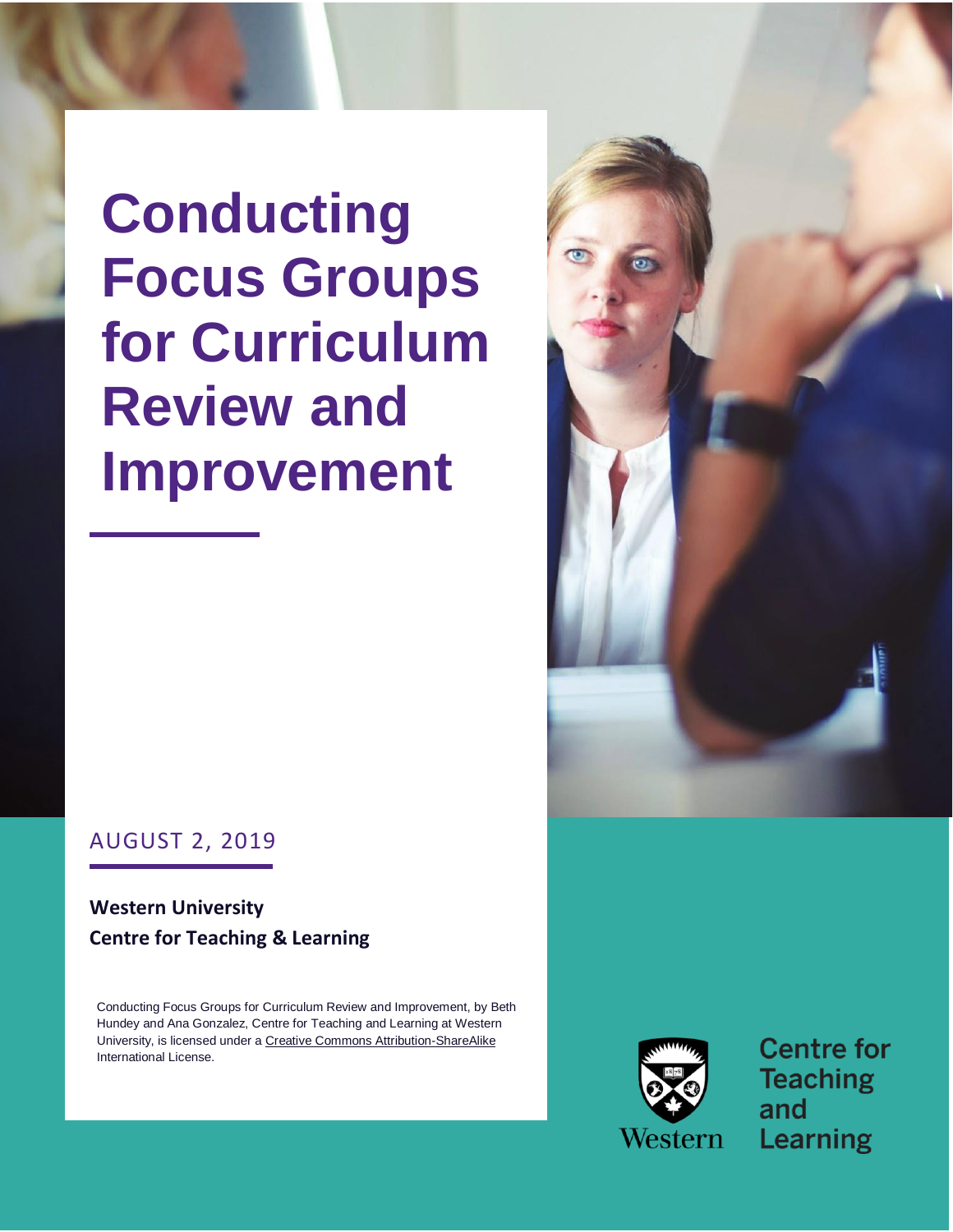# **Best Practices for Focus Groups**

## Why use focus groups?

Focus groups are one of the recommended data sources for IQAP self-study, along with surveys, meetings, and retreats (Graduate Self-study Template p. 2 and Undergraduate Self-study Template p. 3). Using data for curriculum review can reveal a department's strengths in terms of what is effective and indicate some areas that could be considered as future opportunities for change. As with any form of data collection and analysis, following established best practices helps ensure that decisions are made on reliable information.

Focus groups use open-ended questions as a method to uncover and explore more deeply student, alumni, or employer perspectives on your program offerings. Faculties, departments, and programs have used focus groups for:

- Input on new program design,
- Curriculum planning,
- Program visioning,
- Continuous improvement, and
- Program renewal and IQAP self-study.

# Guidelines for planning a focus group

#### **1. What insights are you hoping to gain from participants?**

See Sample Questions section, below.

#### **2. Who should be included in your focus groups?**

The types of insights you hope to gain will inform who your idea focus group participants are. For example, alumni and recent graduates can help determine how a program prepares graduates for employment. First- and second-year students can help inform how a program supports their transition into the discipline at the post-secondary level.

#### **3. Who will run the focus groups?**

We recommend 1-2 facilitators and a dedicated note-taker per focus group.

Focus group participants should feel they can openly share their responses to questions and conversations. This means that the facilitator and note-taker should not be in positions of power relative to the participants (e.g., an instructor in the program or department chair). Options include hiring emeritus faculty, grad students, or alumni, or asking departmental staff (nonfaculty) to facilitate.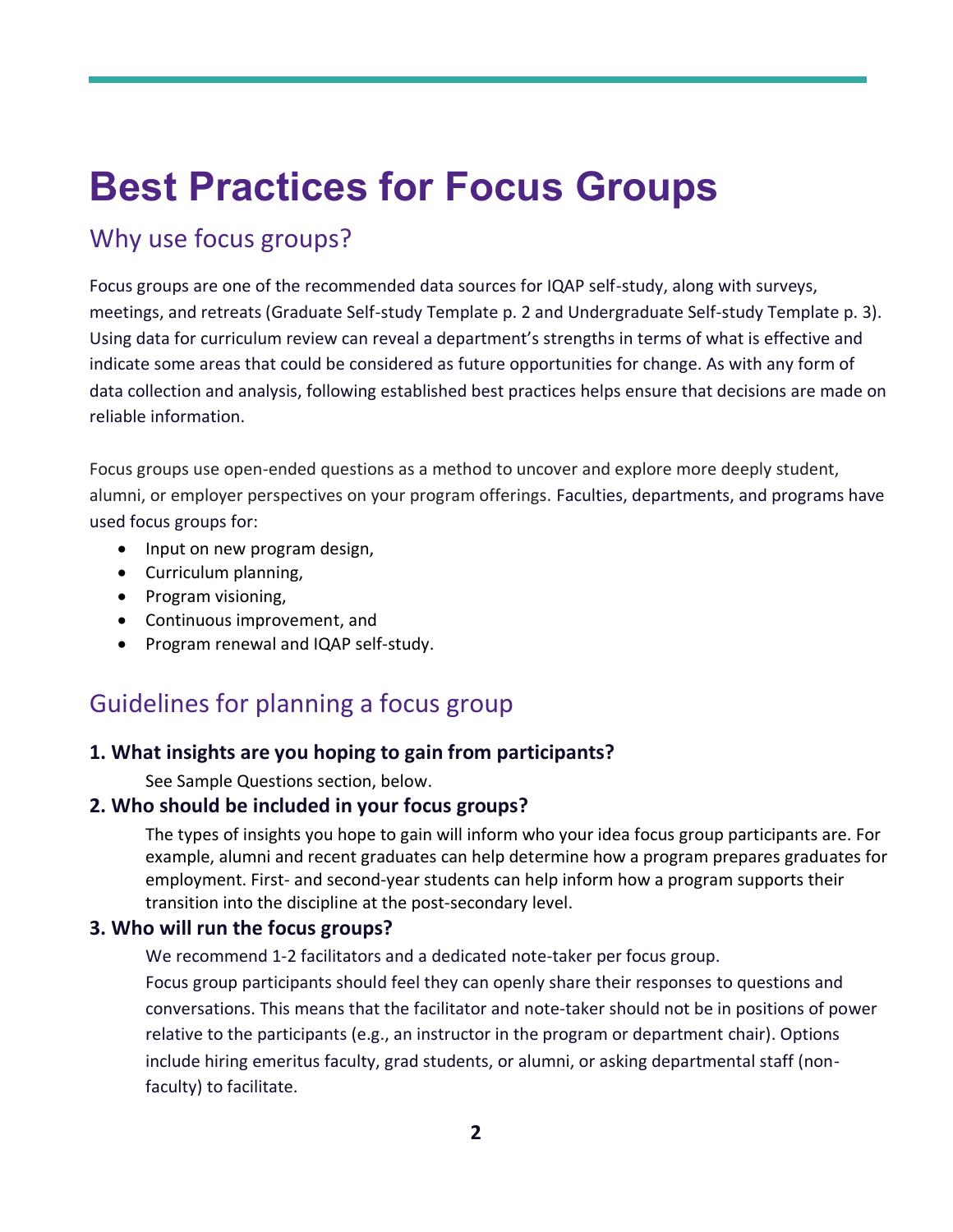## Best practices for focus group facilitators

## **1. At the beginning of the focus group session, explain why you have invited participants to provide their feedback.**

*Thank you for coming today. We have invited you to provide feedback about your experience as a student (or other role) in the \_\_\_\_\_\_ program (or module). You do not need to censor yourself. The room is a safe space to provide feedback. We value your honest feedback and plan to use the feedback for \_\_\_\_\_. You are welcome to build on each other's thoughts and ideas*

#### **2. Confidentiality will lead to more open and honest feedback from participants.** Consider

how you will protect the anonymity of the participants when inviting participants and scheduling sessions.

*The information that you share today will be kept anonymous. We ask that you help protect anonymity and confidentiality by agreeing not to share what we hear today with people outside the room. Do you agree?*

*We are taking notes of key ideas and themes during this conversation. Identifying information will not be included in notes that are shared outside of this room. Do you have any questions?*

Further considerations for audio-recording and confidentiality are included in "Best practices for notetakers", below.

### **3. Make a statement at the beginning of the focus group session to explain what will happen with any transcripts, recording, and notes that result from the focus group.**

The transcriber should be someone who will not be able to identify participants. If you will be audiorecording, make a statement at the beginning of the session explaining the following:

*We are audio-recording this session. The recording may be transcribed and will be used to obtain details about our conversation today. The transcripts, and not the direct recordings, may be used to help make decisions about program improvement and may also be used in selfstudy documents. No identifying information will be included in the transcripts. Does anyone have any questions or concerns about audio recording?*

If students have concerns, you may decide not to record the session.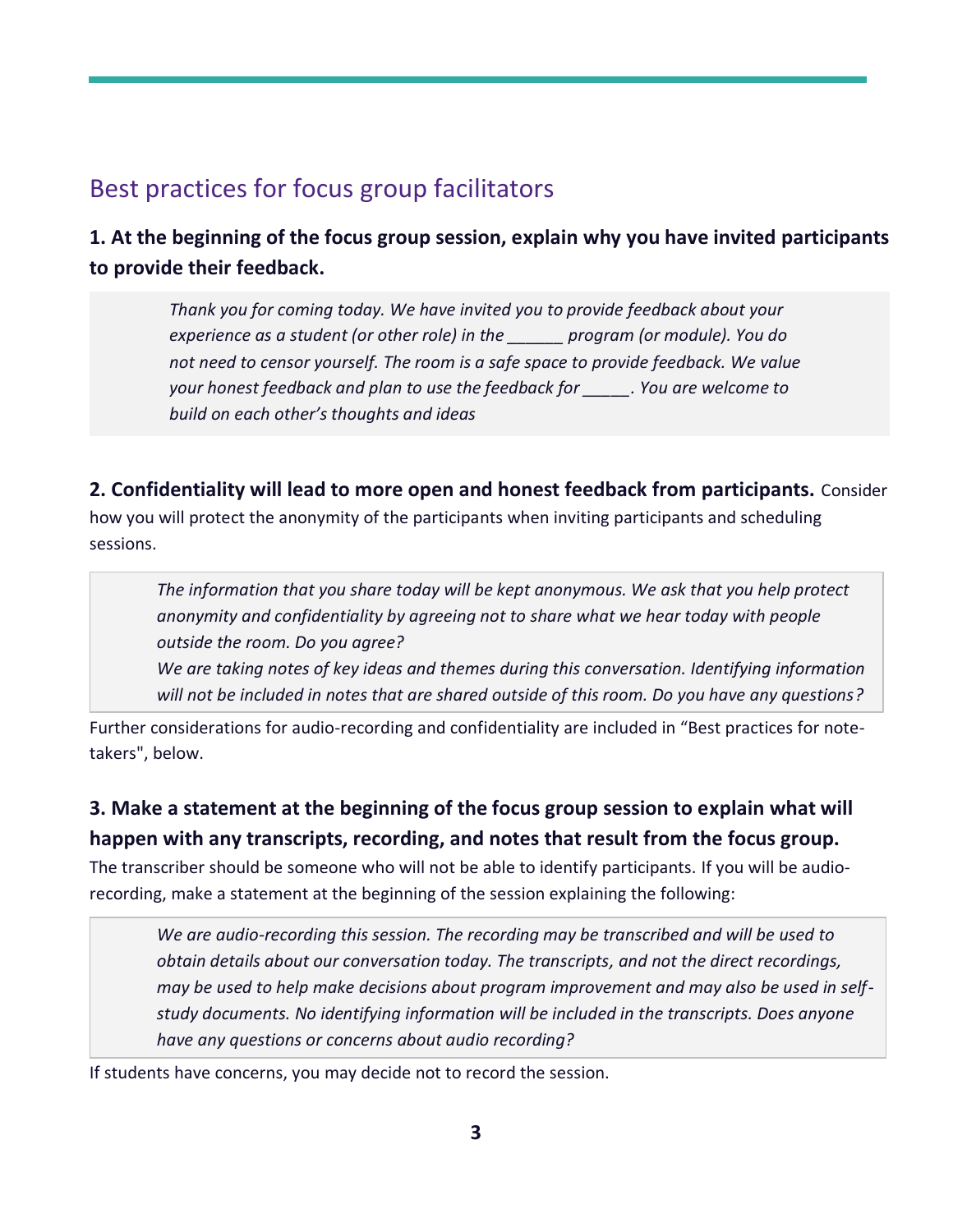#### **4. Keep the conversation on track and help participants "dig deeper".**

Consider recording key points on the board or flip chart paper to help capture discussion and to compare to transcript and notes later.

Be prepared to help participants move through some common challenges. Common challenges as well as some tips and suggested prompts are listed below:

| <b>Common</b><br>challenges                                                             | <b>Tips for addressing common</b><br>challenges                                                                                                                                                                                                                                                  | <b>Suggested prompts</b>                                                                                                                                                                  |
|-----------------------------------------------------------------------------------------|--------------------------------------------------------------------------------------------------------------------------------------------------------------------------------------------------------------------------------------------------------------------------------------------------|-------------------------------------------------------------------------------------------------------------------------------------------------------------------------------------------|
| Feedback focuses<br>on a theme not<br>related to the<br>question posed.                 | Use your judgment to decide whether to allow<br>the conversation to progress. For example, if a<br>theme arises many times that students agree<br>on, the facilitator may want to gather<br>information on the theme before moving the<br>conversation back to the set focus group<br>questions. | This point has been raised a number of times.<br>Has this been experienced by others in the<br>room?                                                                                      |
|                                                                                         |                                                                                                                                                                                                                                                                                                  | What I'm hearing is $\_$<br>.Does this capture your<br>experience?                                                                                                                        |
| A participant is<br>hijacking the<br>conversation to<br>talk about a<br>specific issue. | State that you have recorded the feedback and<br>want to hear other ideas. Remind the group<br>about the question you are currently addressing<br>and turn to others in the group for their input.                                                                                               | Thank you for that input. I have recorded that<br>idea. The question we are focused on at this<br>point is ________. Does anyone have additional<br>input that hasn't been expressed yet? |
| Some participants<br>are quieter.                                                       | Ask directly whether other participants would<br>like to share their input on the question.                                                                                                                                                                                                      | We haven't heard from you yet. Do you have<br>anything you would like to add?                                                                                                             |
| Participant<br>responses are<br>general or vague.                                       | Ask follow up probes to help draw out concrete<br>examples or ideas. A second facilitator can be<br>helpful for asking follow up questions.                                                                                                                                                      | Tell me more about what you just said                                                                                                                                                     |
|                                                                                         |                                                                                                                                                                                                                                                                                                  | Please elaborate on that statement                                                                                                                                                        |
|                                                                                         |                                                                                                                                                                                                                                                                                                  | Can you clarify what you meant?                                                                                                                                                           |
|                                                                                         |                                                                                                                                                                                                                                                                                                  | Are you willing to provide specific example/<br>situation/context?                                                                                                                        |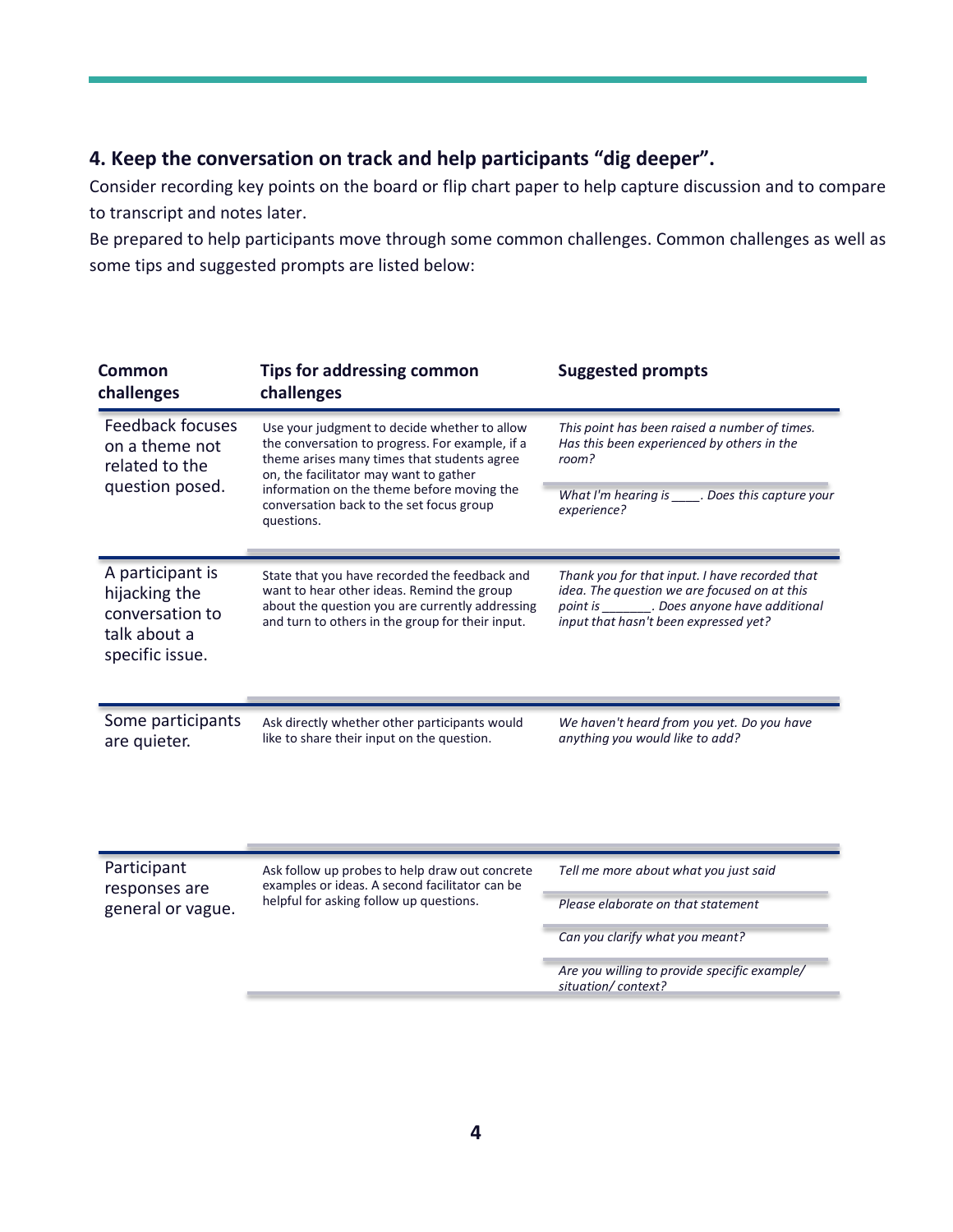## Best practices for notetakers

#### **1. Create a notation system for anonymously identifying participants.**

For example, the notetaker can assign each focus group participant an index card with a letter on it to anonymously identify participants. During the focus group, the note-taker can quickly jot down the letter associated with the speaker. This notation can be useful for connecting ideas in the conversation when reviewing the notes.

### **2. At the beginning of the focus group, the capture non-identifying information about the participants.**

Once participants are assigned letters, record any other essential details about individuals that would be helpful to interpreting their feedback. For example, write:

*Participant D - 4 th year, Honors Specialization student who switched into module after 2nd year.*

#### **3. Once the conversation begins, record participants as they take turns speaking.**

Using a laptop to record participant responses is the most efficient way to keep track of the conversation. Although word-for-word transcripts are not necessary, direct quotes from participants can be powerful. If the focus group is also audio-recorded, the notetaker could mark down when the most meaningful contributions occurred. The notetaker can also jot down themes and summarize ideas as the focus group progresses.

#### **4. Remove identifying information from the finalized notes.**

The notetaker may be involved in transcribing the focus group conversation or an external transcriber could be hired to copy out the audio recordings. Ensure that the transcriber removes identifying information from the finalized notes. Identifying information includes any names, gender, age, hometown, or other details that would make it possible to identify individuals (e.g., participation in a small committee, course, or program).

## Set-up and logistics

**1. Consider serving refreshments or a meal in order to create a collegial atmosphere.**

**2. Set up the room so that the group is sitting in a circle or around a central table.**

**3. We suggest focus groups have no more than 5-8 participants.**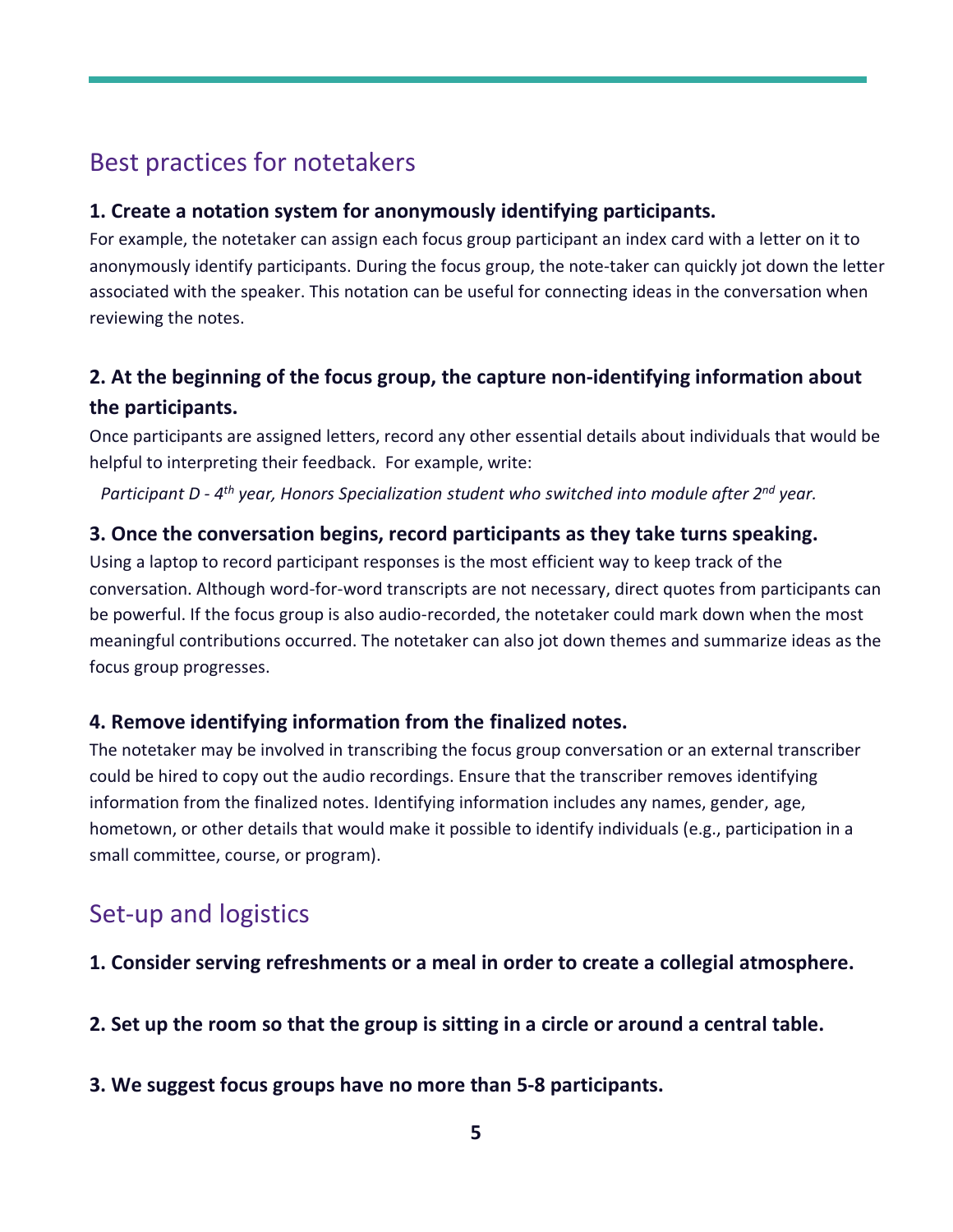• Smaller and larger focus groups can also work, but you want to be able to get through your key questions and ensure that voices within the room feel heard.

#### **4. Consider how much time you will need.**

- We suggest about 1-3 hours for a small focus group of ~5-8 people.
- Factors that influence how long your focus group should include:
	- o Number of participants
	- o Number of questions
	- o Facilitator experience

#### **5. Plan to ask no more than about ~5-10 questions total.**

- We suggest choosing fewer questions (around 5), focusing on key areas of interest.
- Additional questions might be kept as back up, in case there is time. With this approach you will be less inclined to rush through important conversations in order to "get through" your longer list of questions.
- Consider sending questions to participants in advance in order to receive richer, more thoughtful responses.
- Keep careful track of time and keep things moving.

*There are some additional questions I want to leave time for, are there any new ideas related to this question that haven't been shared yet?*

# **Best practices for viewing and using focus group data**

Generally, students participate in focus groups because they want to have their voice heard and contribute to program improvement. It is likely that their feedback will have both strengths and weaknesses or areas of improvement for the program. Regardless of the nature of the feedback, consider that:

- The feedback is provided to help improve the program
- The feedback represents experiences of a few individuals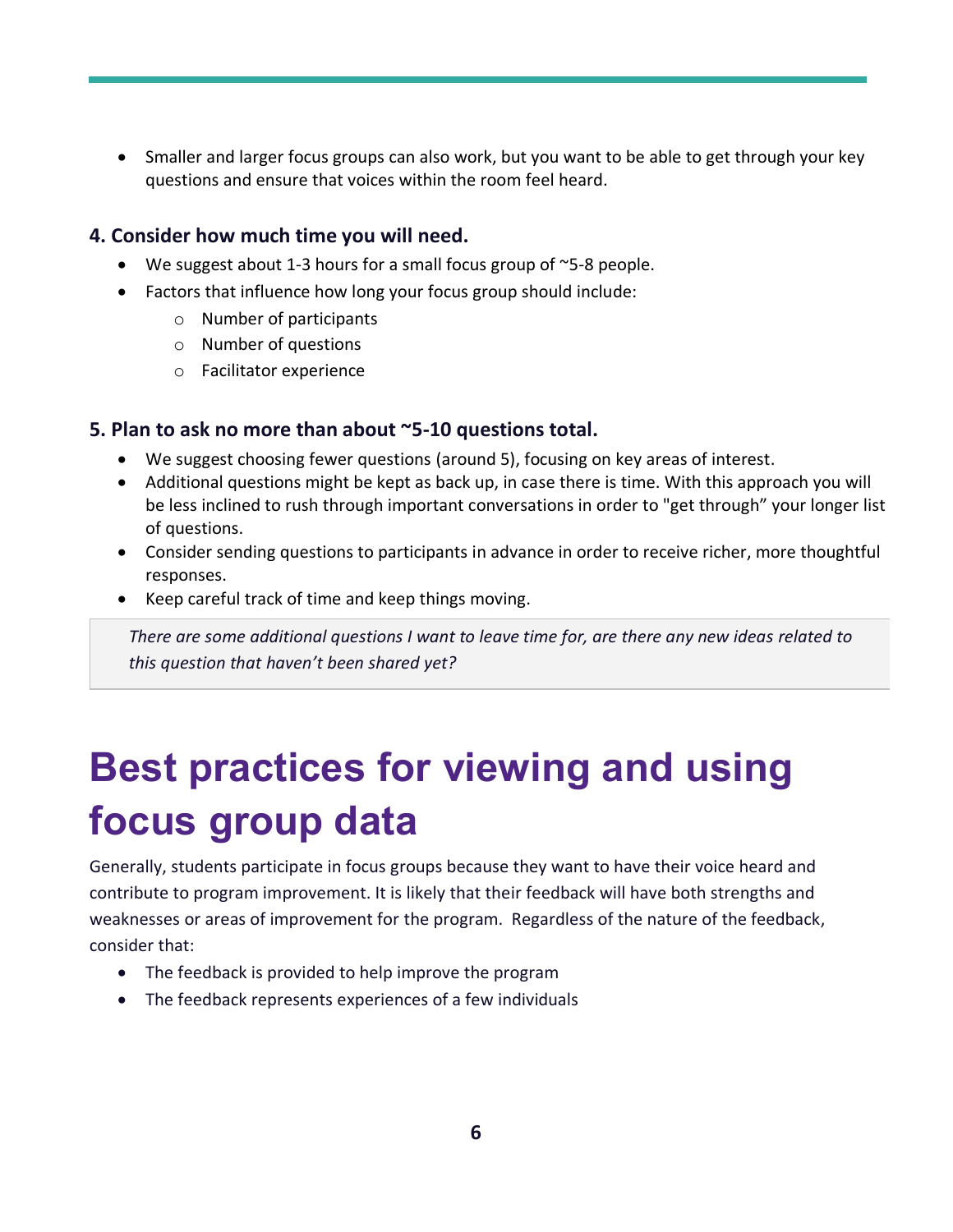# General tips for reviewing focus group data

- Acknowledge that students took the time to provide you with feedback by treating their data with respect. Speak about the data with the faculty members in a constructive manner. You can do this by referring to themes in the data rather than individual responses. Another strategy is to speak about the data in a way that would also be appropriate if the focus group participants were listening in the room.
- Set aside some dedicated time when you are in a positive state of mind to review the focus group data.
- Think about how the feedback relates to the context of your program or department when looking over the results. Perhaps the program is relatively new, or has undergone some recent changes that will help you understand student comments.
- Collecting focus group data is meant to prompt reflection on how students are supported in their learning within the department. Try not to be defensive if the focus group data is not as positive as you would like. You do not need to address all student concerns. Consider focusing on one or two key areas that would help to improve the student experience.

# **Sample focus group questions**

## Questions for undergraduate and graduate students or alumni

#### **General Questions**

- $\square$  Describe your most significant learning experience(s) in the program.
- $\Box$  How did you integrate knowledge from required courses with other courses you took as part of your degree?

#### **Program Purpose**

- $\Box$  Why did you choose the program?
- $\Box$  What were you expecting of the program?
- $\Box$  How did you hope it would prepare you for your future?

#### **Program Strengths**

- $\Box$  What is one thing you like about the program?
- $\Box$  What is a key strength of the program?
- $\Box$  What makes the program unique?
- $\Box$  How do the program strengths fit with career opportunities?
- $\Box$  What current strengths should the program build upon?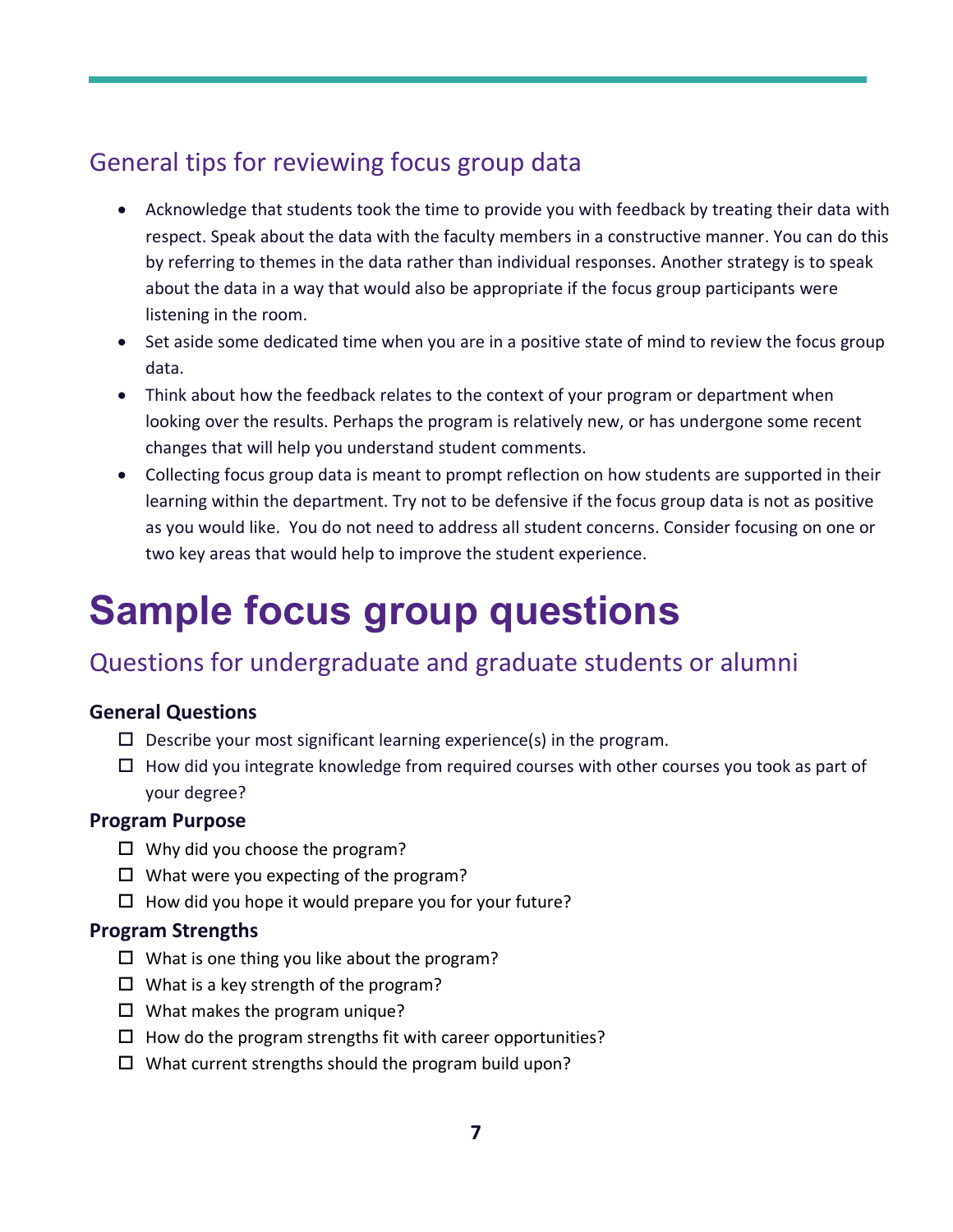#### **Opportunities for Improvement**

- $\Box$  How can we best meet your needs as students in the program?
- $\Box$  What key improvement could be made to the program and why?
- $\Box$  What would you remove from the curriculum? What would you add?
- $\Box$  Drawing on your background and experience, what two key changes would you suggest if you were to redesign the program?
- $\Box$  What emerging or new areas could the program focus on that would strengthen its value to you as a student?
- $\Box$  What skills do you need to develop that are not being targeted in your program?

#### **Final Reflection**

 $\Box$  What is the most important thing you would like to tell the curriculum committee as they work to enhance the program?

## Questions Specifically for Alumni

- $\Box$  What aspects of your undergraduate learning experience benefit you in your work the most?
- $\Box$  What skills have you learned in the first year in your position that you could have learned at university, but did not?

## Questions for Academic Counselors or Staff

- $\Box$  What are the most frequent program/curriculum related questions students ask you?
- $\Box$  Are there program requirements that students find difficult to complete? Are there bottlenecks where they get stuck?
- $\Box$  What do you think is the main reason why students drop out of the program?

## Questions for Graduate Teaching Assistants

- $\Box$  What areas of the curriculum are most challenging for first year undergraduates?
- $\Box$  Of the courses that you have taught, where did you see the greatest improvement in students' writing/numeracy/research skills?
- $\Box$  If you graduated from the undergraduate program, which learning experiences helped you prepare for graduate school?